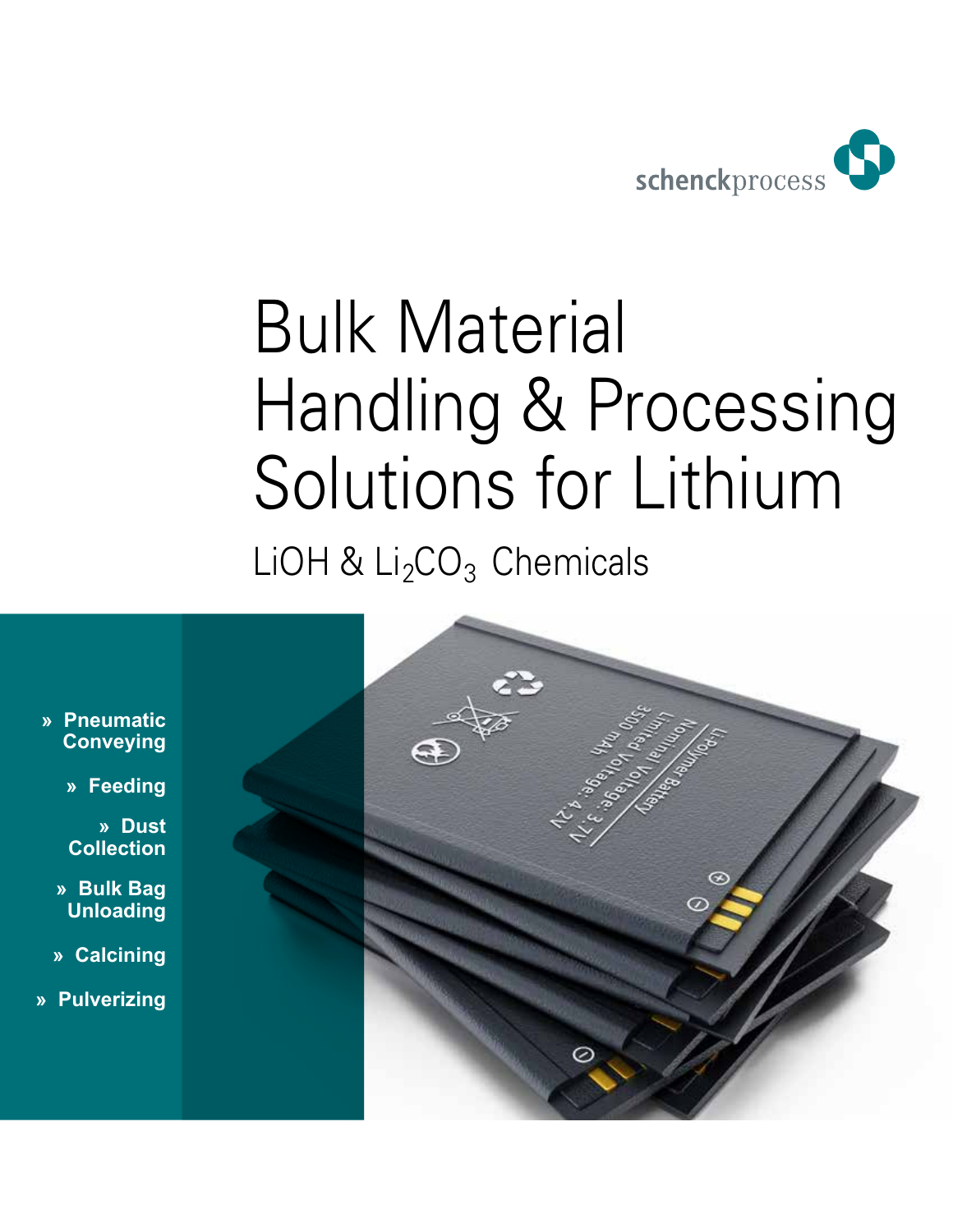With the growth of mobile devices, electric cars, and utility-grade energy storage increases the need for lithium-ion batteries. Whether your lithium originates in ore or a brine deposit, Schenck Process offers a wide range of bulk material handling and dust collection systems that allows us to provide equipment solutions through various stages of lithium processing.

#### **Lithium Ore Processing**

The Schenck Process Raymond Mills and Bartlett-Snow calciners, rotary kilns, and coolers are designed to obtain the desired particle size and chemical composition. LST Filters remove dust and other harmful airborne materials.

### Typical Pulverizing System



## Typical Thermal Processing System



#### **Pulverizing**

- Designed to dry, pulverize and classify
- Provides efficient control of product size with minimal power
- Maximum flexibility and control over mill variables
- Custom designed for your processing application

#### **Calcining / Kiln**  For high temperature processing of granular products and powders

- Known for high online availability and operational integrity
- Extensive range of systems, components, and services
- Designed and manufactured with exacting standards

#### **Air Filtration**

Pulse jet filters for dust collection applications

- High efficiency dust removal systems
- Bags are easily removed for
- routine maintenance • Plenum can be designed as a walk-in so the filter media replacement occurs in an enclosure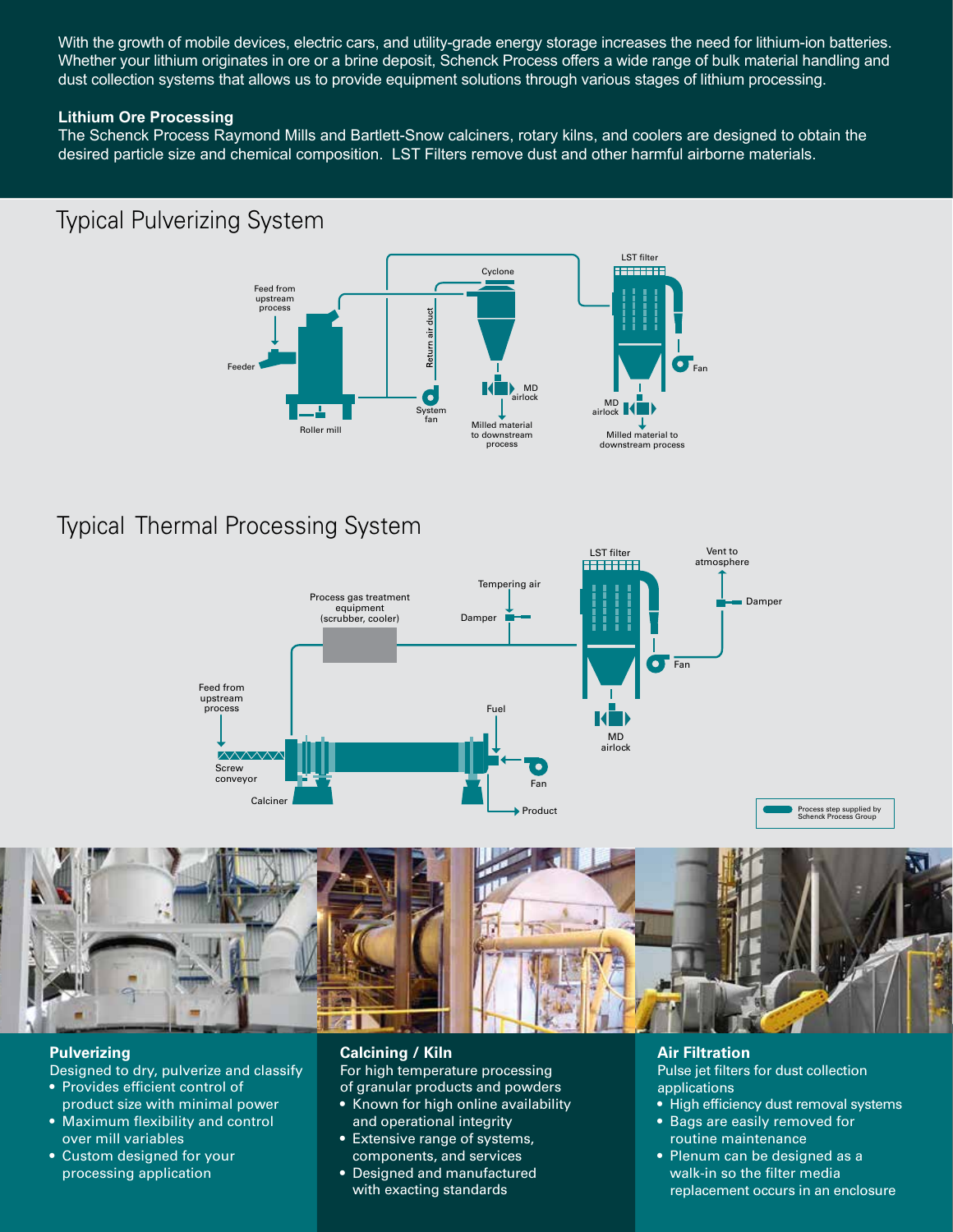#### **Lithium Additive Systems**

Bag dump stations or bulk bag unloaders are used together with pneumatic transfer systems that discharge the product into a loss-in-weight feeder, a weigh scale, or other process equipment.

#### **Lithium Carbonate and Lithium Hydroxide Transfer Systems**

Open loop or closed loop pneumatic conveying systems can be designed and supplied based on specific site requirements. Whether transferring battery grade lithium powder from a dryer to a storage silo or from a silo to packaging equipment or a bulk truck, Schenck Process can provide a complete transfer solution.



Lithium Hydroxide/Lithium Carbonate Storage & Transfer Systems





#### **Pneumatic Conveying**

- Low pressure systems
- Dense and dilute phase, vacuum or pressure
- Systems for abrasive or fragile materials
- Easy to convey from a single source to multiple locations
- Convey over long distances

#### **Bulk Bag Discharge System**

- Bulk bag frame for full bag emptying • Posi-flow agitation to eliminate material
- bridging and promote full bag emptying • Two agitation and two pivoting paddles for full bag support
- Modular design for easy system customization and compatibility

#### **Feeding**

Wide range of models and feed rates

- Volumetric or gravimetric configurations
- Easy disassembly for quick maintenance
- Internal agitation promotes material flow
- Feed rates up to 1,100 ft<sup>3</sup> per hour